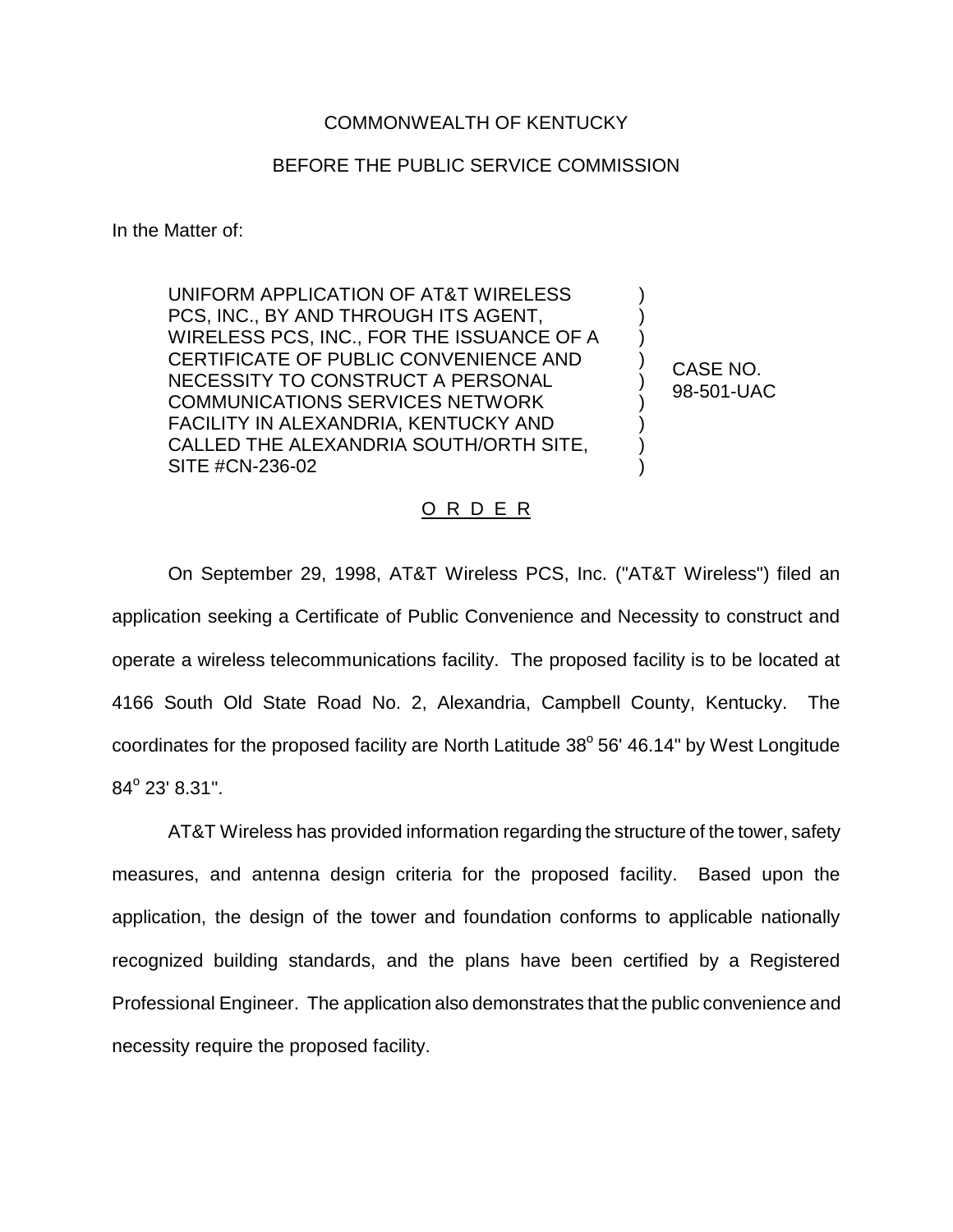Pursuant to KRS 278.280, the Commission is required to determine proper practices to be observed when it finds, upon complaint or on its own motion, that the facilities of any utility subject to its jurisdiction are unreasonable, unsafe, improper, or insufficient. To assist the Commission in its efforts to comply with this mandate, AT&T Wireless should notify the Commission if it does not use this antenna tower to provide service in the manner set out in its application and this Order. Upon receipt of such notice, the Commission may, on its own motion, institute proceedings to consider the proper practices, including removal of the unused antenna tower, which should be observed by AT&T Wireless.

The Commission, having considered the evidence of record and being otherwise sufficiently advised, finds that AT&T Wireless should be granted a Certificate of Public Convenience and Necessity to construct the proposed facility.

IT IS THEREFORE ORDERED that:

1. AT&T Wireless is granted a Certificate of Public Convenience and Necessity to construct the wireless telecommunications facility as described in its application.

2. AT&T Wireless shall immediately notify the Commission in writing, if, after the antenna tower is built and utility service is commenced, the tower is not used for a period of 3 months in the manner authorized by this Order.

-2-